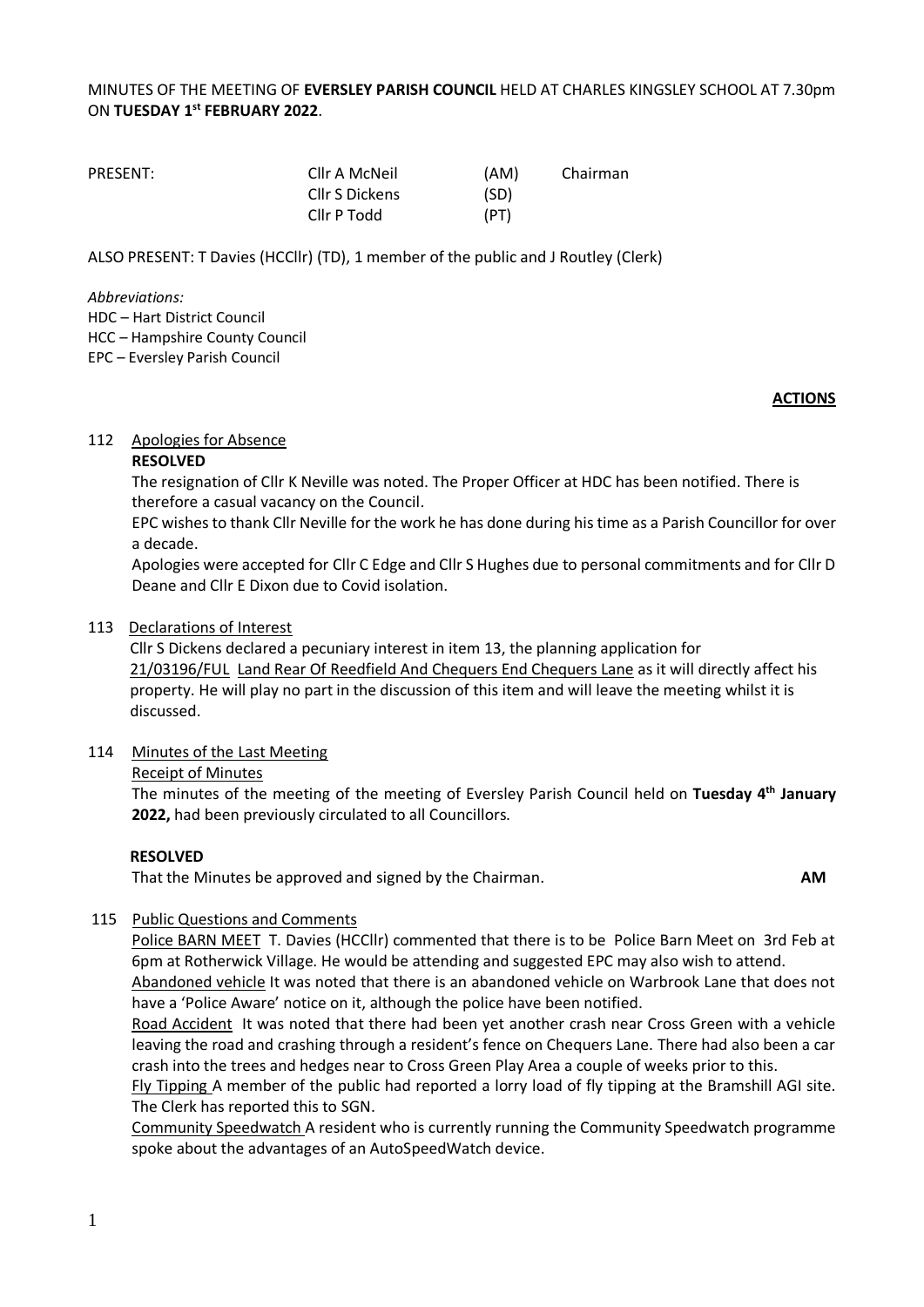#### 116 Community Speedwatch

The Council discussed AutoSpeedWatch (ASW) devices. It was noted how hard it had been to get Speedwatch volunteers and that no sessions had been run for some time. Because ASW takes pictures of numberplates throughout daylight hours, it provides much more comprehensive data of speeding than existing Speedwatch activity which is limited to short sessions when volunteers are available. The other benefit of the device is that the data it gathers can be easily sifted to identify repeat offenders and this information can be passed on to the police. It is solar powered, so batteries do not have to be replaced and the device can be moved around the parts of the village where speeding is thought to be significant. Overall, the Council felt that the camera and accompanying warning signs would provide a real deterrent effect and that this reflected a cost-effective way of tackling the speeding problem. It was noted that there would need to be a policy and risk assessment.

#### **RESOLVED**

- That EPC purchases one AutoSpeedWatch device, and six signs, at a total cost of £693+VAT. **Clerk**
- That the device will be used for data monitoring.
- That EPC will write to the Police to see if they will accept and act on the data it produces. **AM**

At 8.09pm the member of public left the meeting.

#### 117 Meetings

#### **RESOLVED**

i) Annual Parish Assembly of Electors – Will be held virtually on  $24^{th}$  March at 7pm.

ii) Annual Meeting of the Council – will be held on  $10<sup>th</sup>$  May at 7.30pm and will be combined with the Full Council Meeting which had been scheduled for 3rd May.

#### 118 Progress report on long-standing issues

T. Davies (HCC) gave an update on the long-standing issues, on some of which he was making progress. The Chairman thanked him and asked him to press on with chasing the various issues and to keep the Council briefed.

#### 119 Progress on actions

The Clerk had previously circulated a list of progress on actions. The Council noted progress on the actions.

#### 120 Financial report

#### Schedule of Accounts

The Responsible Financial Officer's reconciliation for December 2021 had been previously circulated along with copies of the bank statements. (See Appendix A)

#### **RESOLVED**

• The reconciliation for December 2021 was accepted.

#### **RESOLVED**

• To authorise the schedule of payments for February 2022 (See Appendix B)

#### Year to Date

#### **RESOLVED**

The Year-to-Date reports for December 2021 was accepted. (See Appendix C)

#### Emergency Spend

 To note the costs authorised under delegated powers in an emergency: £190 out of invoice 14017 for emergency felling of dangerous tree at Lower Common. £45 Hall hire for rescheduled Open Spaces Committee meeting.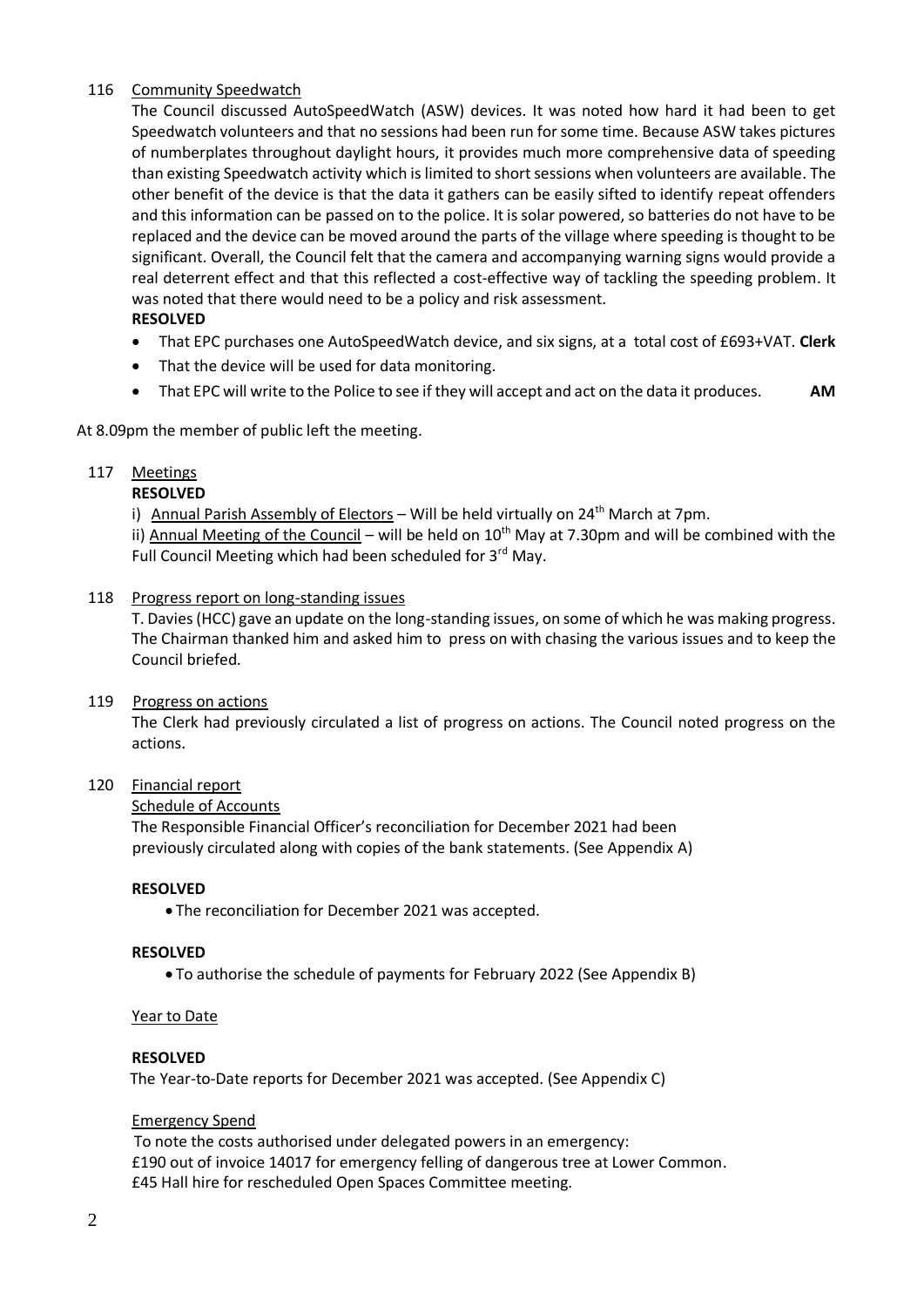### 121 Decisions made under delegation

#### **RESOLVED**

To note decisions made under delegated authority when the Council did not meet. (See Appendix D)

122 DEFRA Consultation on Government response to the Landscapes Review

#### **RESOLVED**

That EPC would respond to this consultation as follows: EPC would like the law to prohibit use by the public of motorised vehicles on unclassified roads, but not to preclude the landowner from giving permission to individuals for this purpose. **PT/Clerk**

# 123 Enforcement

• Hart Enforcement Meeting EPC had met with HDC Enforcement and documented and discussed the cases with them. This had been a productive meeting and EPC is expecting an update from the HDC Officer.

• Enforcement Issues The Council noted the ongoing parking issue at The Chequers Public House.

# 124 Planning

Wokingham Borough Council (WBC) Revised Growth Strategy consultation It was noted that this consultation includes a proposal for Hall's Farm in Arborfield, close to Eversley's border, for 2500-3000 new houses.

# **RESOLVED**

At the request of EPC, T. Davies (HCCllr) agreed to write to WBC to express his concern at the knock on effect of traffic at the junction of the A327 and Fleet Hill and will ask Hampshire Highways to try to secure from WBC an undertaking to meet the cost of road improvements that will ease the substantial pressure on roads in Eversley. **TD**

At 9.10pm T. Davies (HCCllr) left the meeting.

# Planning Applications

## **RESOLVED**

To note receipt of the following and, where appropriate, to forward the comments listed below to HDC or HCC. **Clerk**

a) 21/03196/FUL Land Rear Of Reedfield And Chequers End Chequers Lane Erection of a 4 bedroom dwelling with associated landscaping and parking following demolition of existing single storey garage building

Since Cllr Dickens had declared a pecuniary interest in this item, the Council would not be quorate to make a decision on this item. This item will therefore be decided under delegated authority outside of the meeting.

b) 22/00049/HOU Willow Ridge Kingsley Road Demolition of garage buildings and erection of an outbuilding EPC Consultee comment: Eversley Parish Council objects as it is not an outbuilding but a habitable unit in its own right that would be detrimental to the street scene and the amenities of neighbours.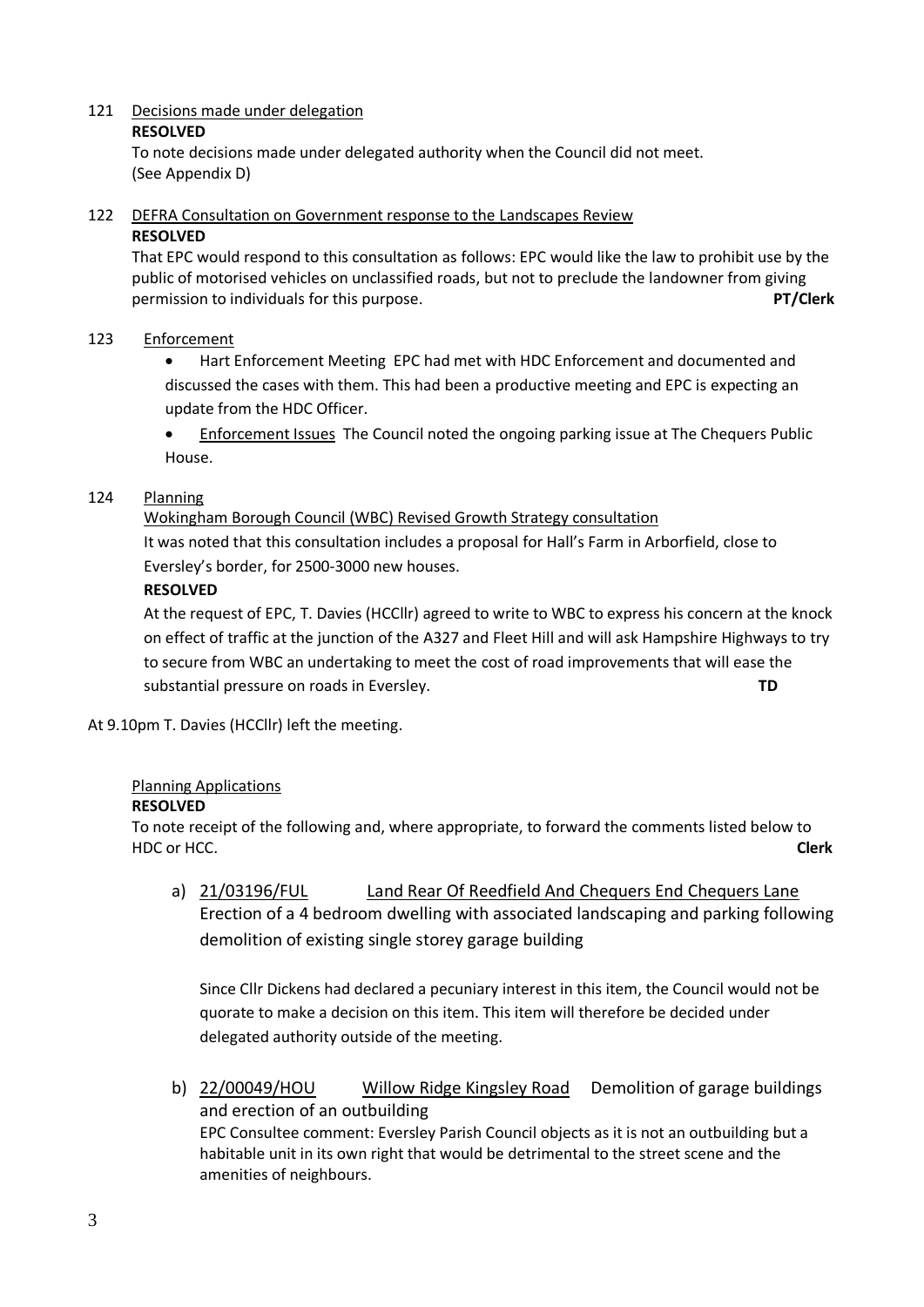c) 22/00107/HOU Woodside Chequers Lane Erection of a single storey side extension. EPC Consultee comment: no objections

There being no further items for discussion the Chairman closed the meeting at 9.18pm.

Chairman…………………………………………………Date………………………………………

# **The next Full Council Meeting will be held on Tuesday 1 st March 2022**

#### **Forward Plan**

| Date         | Meeting                                             | Draft Items |
|--------------|-----------------------------------------------------|-------------|
| 15 Feb 2022  | Open Spaces Committee<br><b>Personnel Committee</b> |             |
| 1 March 2022 | <b>Full Council</b>                                 |             |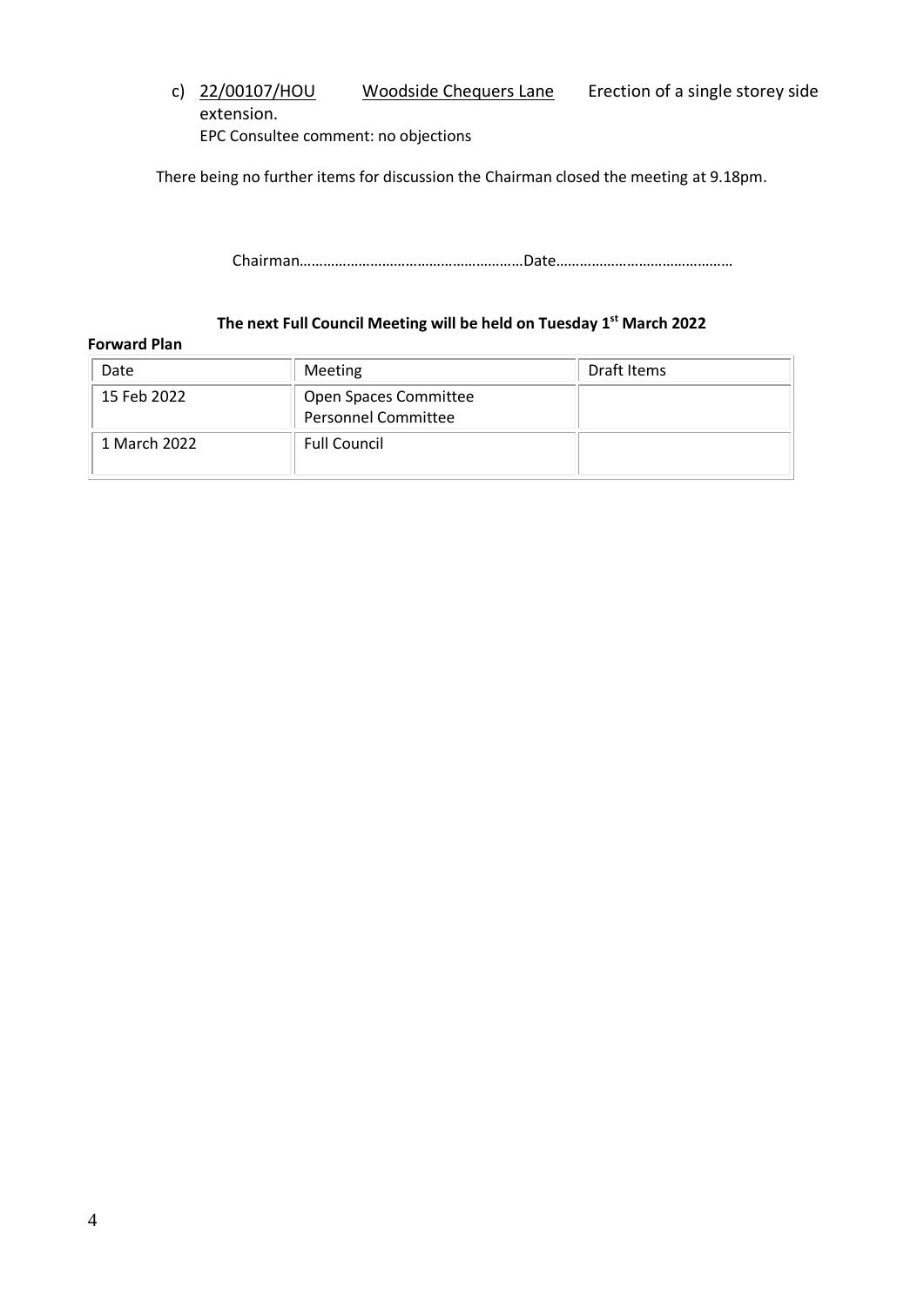# **Appendix A**

| <b>Eversley Parish</b><br><b>Council</b> | <b>Bank</b>                        |                                             |                                      |                          |            |              |
|------------------------------------------|------------------------------------|---------------------------------------------|--------------------------------------|--------------------------|------------|--------------|
| 31st Dec 2021                            | <b>Reconciliation</b>              |                                             |                                      |                          |            |              |
| <b>Prepared by</b>                       |                                    | J. Routley,<br>Clerk/RFO                    |                                      |                          |            |              |
| <b>Date</b>                              |                                    |                                             |                                      |                          |            |              |
| <b>Approved by</b>                       |                                    | A. McNeil,<br>Chairman                      |                                      |                          |            |              |
| <b>Date</b>                              |                                    |                                             |                                      |                          |            |              |
| <b>Approved by</b>                       |                                    | <b>Councillor</b>                           |                                      |                          |            |              |
| <b>Signed</b>                            |                                    |                                             |                                      |                          |            |              |
| <b>Date</b>                              |                                    |                                             |                                      |                          |            |              |
| <b>Current Account</b><br>No.            | 37685868                           |                                             |                                      |                          |            |              |
| <b>Brought forward</b>                   | as at 30th Nov<br>2021             |                                             |                                      |                          |            |              |
| as per Bank<br><b>Statement</b>          |                                    |                                             |                                      |                          |            |              |
|                                          |                                    |                                             |                                      |                          |            | 55,565.24    |
| <b>Chq No./Bacs</b><br>date/ref          | Payee                              | <b>Description</b>                          | Invoice no.                          | <b>Net</b><br>Amoun<br>t | <b>VAT</b> | <b>Total</b> |
|                                          |                                    |                                             |                                      |                          |            |              |
| 25-Nov-<br>2021/charge card              | Roadware                           | keys for bins                               | 7583                                 | 31.90                    | 6.38       | $-38.28$     |
| 02-Dec-2021                              | <b>BT</b> Group                    | Monthly office<br>phone costs               |                                      | 32.20                    | 6.44       | $-38.64$     |
| 08-Dec-2021                              | <b>Staff</b>                       | Salaries - Nov                              |                                      | 1,809.7<br>9             |            | $-1,809.79$  |
| 08-Dec-2021                              | J Routley, Clerk                   | Expenses/Adm<br>in - Nov                    |                                      | 14.40                    |            | $-14.40$     |
| 08-Dec-2021                              | Hampshire<br>Pension Fund          | Nov<br>contribution                         |                                      | 515.74                   |            | $-515.74$    |
| 08-Dec-2021                              | <b>Nick Robins Ltd</b>             | Grounds<br>maintenance -<br>Nov             | 13980                                | 915.00                   | 183.0<br>0 | $-1,098.00$  |
| 08-Dec-2021                              | Nick Robins Ltd                    | thinning<br>copses<br>chequers<br>green     | 13987                                | 750.00                   | 150.0<br>0 | $-900.00$    |
| 08-Dec-2021                              | Basingstoke<br><b>Skip Hire</b>    | Skip hire Nov                               | 500304                               | 74.88                    | 14.98      | $-89.86$     |
| 08-Dec-2021                              | <b>Pettitt Sports</b>              | Goal post for<br>chequers<br>green          | 2884                                 | 432.50                   | 86.50      | $-519.00$    |
| 08-Dec-2021                              | Amazon<br>Payments                 | Refuse sacks                                | INV-GB-<br>131563701-<br>2021-272949 | 13.38                    | 2.67       | $-16.05$     |
| 08-Dec-2021                              | Hampshire<br><b>County Council</b> | Hall hire Jan-<br>Mar 2022                  | 3611430487                           | 150.00                   |            | $-150.00$    |
| 08-Dec-2021                              | Amazon<br>Payments                 | <b>Batteries</b> for<br>bank card<br>reader | GB127V8QKAE<br>UI                    | 4.39                     | 0.88       | $-5.27$      |
| 08-Dec-2021                              | Amazon<br>Payments                 | packs of Pens                               | DS-ASE-INV-<br>GB-2021-<br>295422633 | 17.47                    | 3.50       | $-20.97$     |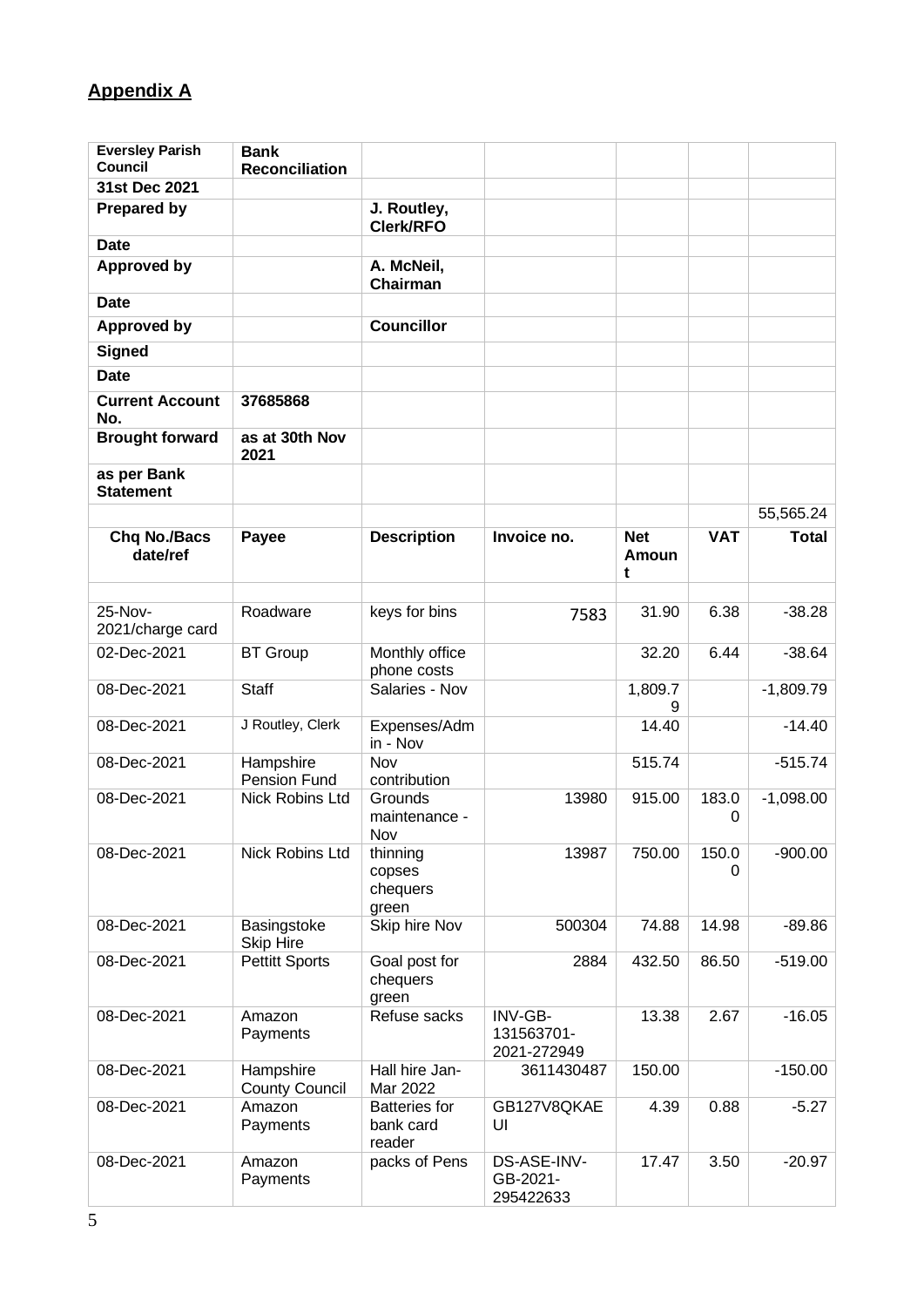| 20-Dec-2021                                | Lloyds Bank                   | <b>Bank Fees</b>                 |                     |        | $-7.00$        |
|--------------------------------------------|-------------------------------|----------------------------------|---------------------|--------|----------------|
| Lodgements                                 |                               |                                  | Invoice no.         |        |                |
| 09-Dec-2021                                | A. J. Brook F<br>Ltd          | <b>Burial Re-</b><br>opening B54 | BP003/2021-<br>2022 | 540.00 | 540.00         |
| <b>Total movement</b>                      | as per<br>cashbook            |                                  |                     |        | 50,882.24      |
| <b>Unpresented</b><br>cheques/paymen<br>ts | as at 31st Dec<br>2022        |                                  |                     |        |                |
|                                            |                               |                                  |                     |        |                |
| Chq<br>no./reference                       |                               |                                  |                     |        |                |
|                                            |                               |                                  |                     |        |                |
| <b>Bank Balance as</b><br>at               | 31st Dec 2021<br>as per Sheet |                                  |                     |        | 50,882.24      |
| <b>Balance Reserve</b><br><b>Account</b>   | 38770268                      |                                  |                     |        | 82,746.01      |
|                                            | 09-Dec-2021                   | Interest                         |                     |        | 0.68           |
|                                            |                               |                                  |                     |        | 82,746.69      |
| <b>Total funds held</b><br>by EPC          | as at 31st Dec<br>2021        |                                  |                     |        | 133,628.9<br>3 |
|                                            |                               |                                  |                     |        |                |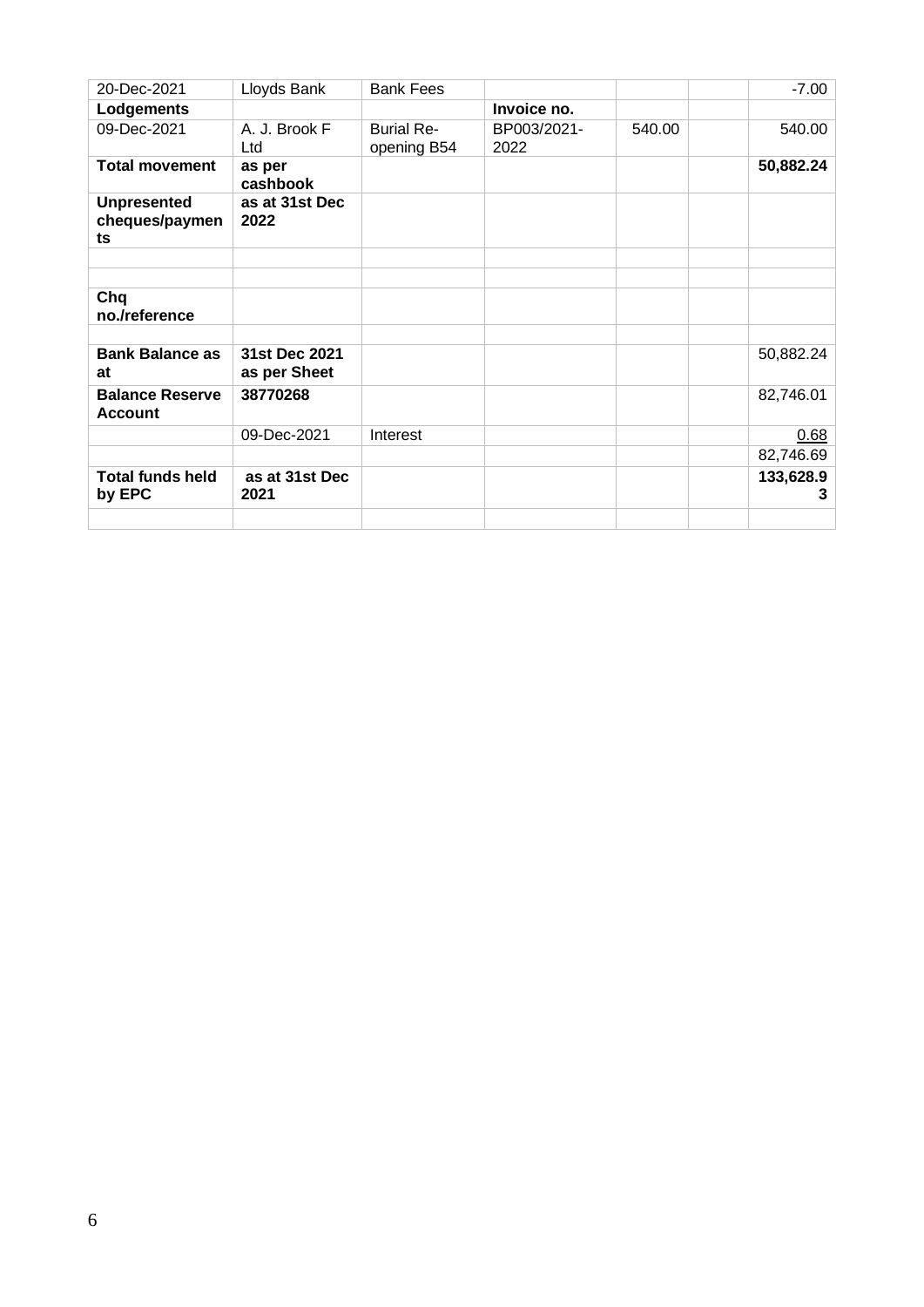# **Appendix B**

| <b>Eversley Parish Council</b>                                                              |                                     |                                                                    |                             |            |              |
|---------------------------------------------------------------------------------------------|-------------------------------------|--------------------------------------------------------------------|-----------------------------|------------|--------------|
| Payments for approval 1.2.2022                                                              |                                     |                                                                    |                             |            |              |
| The invoices listed have been examined, verified and certified by the Responsible Financial |                                     |                                                                    |                             |            |              |
| <b>Officer</b>                                                                              |                                     |                                                                    |                             |            |              |
|                                                                                             |                                     |                                                                    |                             |            |              |
| Prepared by________                                                                         |                                     | J Routley, Clerk/RFO                                               |                             |            |              |
| <b>Date</b>                                                                                 |                                     |                                                                    |                             |            |              |
|                                                                                             |                                     |                                                                    |                             |            |              |
| Approved by<br><b>Date</b>                                                                  |                                     | A McNeil, Chairman                                                 |                             |            |              |
|                                                                                             |                                     |                                                                    |                             |            |              |
| Approved by                                                                                 | <b>Councillor</b>                   |                                                                    |                             |            |              |
| <b>Signed</b>                                                                               |                                     |                                                                    |                             |            |              |
| <b>Date</b>                                                                                 |                                     |                                                                    |                             |            |              |
| Payee                                                                                       | Invoice no.                         | <b>Description</b>                                                 | <b>Net</b><br><b>Amount</b> | <b>VAT</b> | <b>Total</b> |
|                                                                                             |                                     |                                                                    |                             |            |              |
| Lloyds Bank                                                                                 | 359549754                           | <b>Bank Fees</b>                                                   | 7.00                        | 0.00       | 7.00         |
| <b>BT</b> Group                                                                             | M129 2H                             | Monthly office<br>phone costs                                      | 32.20                       | 6.44       | 38.64        |
| <b>Staff</b>                                                                                |                                     | Salaries - Jan                                                     | 1,701.43                    | 0.00       | 1,701.43     |
| J Routley, Clerk                                                                            |                                     | Expenses/Admin -<br>Jan                                            | 16.65                       | 0.00       | 16.65        |
| Hampshire Pension Fund                                                                      |                                     | Jan contribution                                                   | 471.28                      | 0.00       | 471.28       |
| <b>Nick Robins Ltd</b>                                                                      | 14020                               | Grounds<br>maintenance - Jan                                       | 935.00                      | 187.00     | 1,122.00     |
| <b>Nick Robins Ltd</b>                                                                      | 14017                               | Lead Capping war<br>memorial and<br>felling a tree lower<br>common | 480.00                      | 96.00      | 576.00       |
| <b>Basingstoke Skip Hire</b>                                                                |                                     | Skip hire Jan                                                      | 74.88                       | 14.98      | 89.86        |
| The Play Inspection Company<br>Ltd                                                          | 51906                               | Annual Inspections<br>of 4 play Areas                              | 270.00                      | 54.00      | 324.00       |
| <b>Simple Creative Marketing</b><br>Limited                                                 |                                     | SCM0765   DWeb Domain<br>renewal                                   | 10.07                       | 2.01       | 12.08        |
| Amazon Payments UK Limited                                                                  | INV-GB-<br>143327021-<br>2022-6900  | Multi pen -<br>red/blue/black                                      | 4.20                        | 0.80       | 5.00         |
| Amazon Payments UK Limited                                                                  | GB2LZBS5AEUI                        | printer paper,<br>notepads                                         | 16.64                       | 3.34       | 19.98        |
| Amazon Payments UK Limited                                                                  | INV-GB-<br>124723851-<br>2022-76725 | uniball pens                                                       | 7.49                        | 1.50       | 8.99         |
| Post Office Ltd                                                                             |                                     | Letters by recorded<br>delivery                                    | 0.00                        | 0.00       | 6.95         |
| Hampshire County Council                                                                    | 3611451926                          | Hall Hire for 15th<br>Feb 2022<br>rescheduled<br>meeting           | 45.00                       | 0.00       | 45.00        |
| <b>Simple Creative Marketing</b><br>Limited                                                 | <b>SCM0775</b>                      | Set up google<br>analytics on<br>website                           | 40.00                       | 8.00       | 48.00        |
|                                                                                             | <b>TOTAL</b>                        |                                                                    |                             |            | 4,492.86     |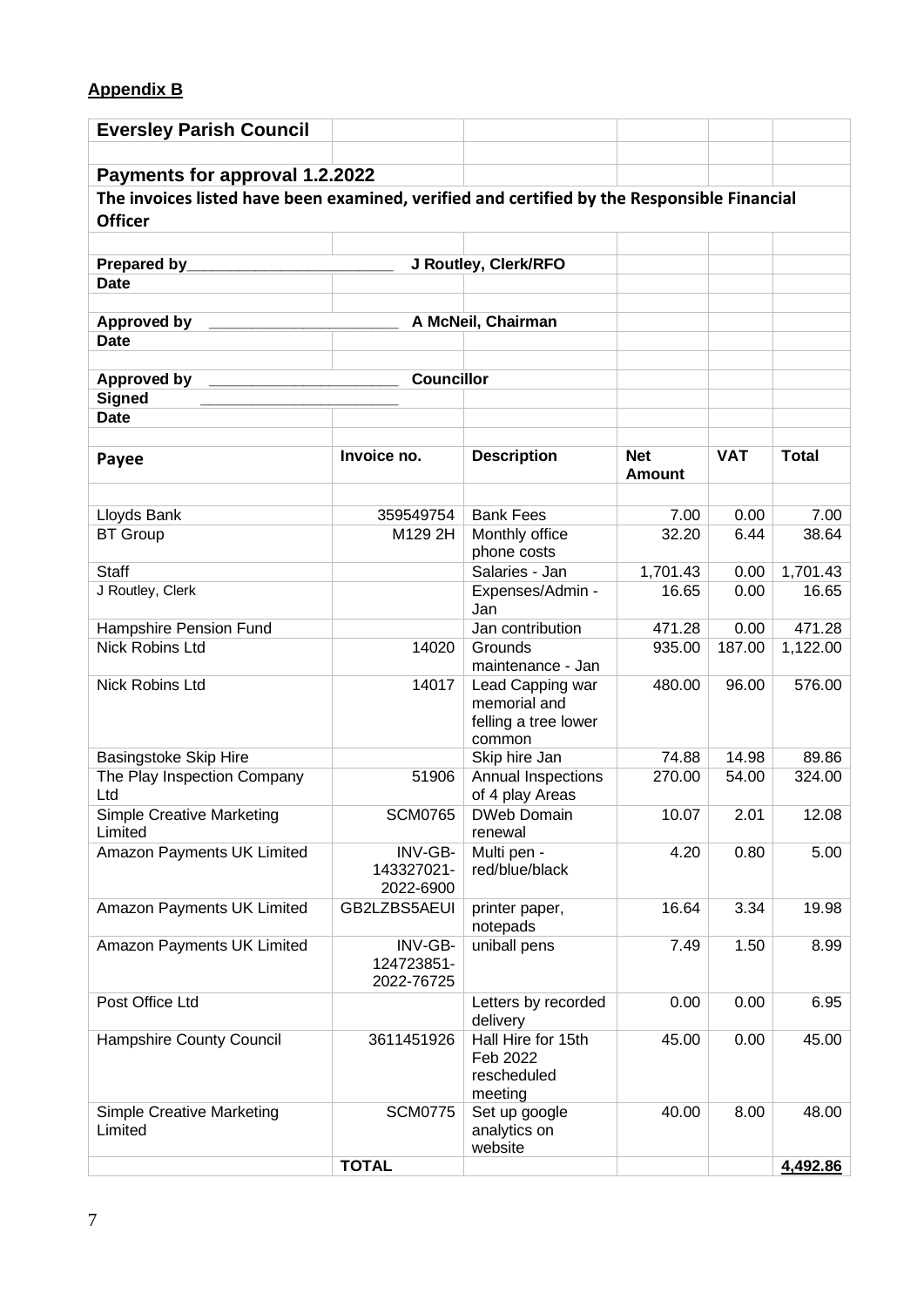# **Appendix C**

# **Year to Date**

at 31st Dec 2021

|                                                          |             | FY 21-22 Budget 21-22 | % of budget used |
|----------------------------------------------------------|-------------|-----------------------|------------------|
|                                                          | <b>YEAR</b> |                       |                  |
|                                                          | to date     |                       |                  |
| <b>Income</b>                                            |             |                       |                  |
| Precept (split into 2 payments)                          | 78,977.00   | 78,977                |                  |
| <b>HDC Council Tax Support Grant</b>                     | 0.00        | 0                     |                  |
| Bank Interest (on reserve acc)                           | 5.20        | 10                    |                  |
| <b>Garden Plot Rents</b>                                 | 646.00      | 518                   |                  |
| S <sub>106</sub> Funds                                   | 0.00        | 0                     |                  |
| <b>Burial Ground Fees</b>                                | 2,010.00    | 1,500                 |                  |
| Donations/Grants                                         | 2,560.20    | 2,560                 |                  |
| other income                                             | 90.00       | 0                     |                  |
| Insurance claim                                          | 0.00        | 0                     |                  |
| <b>VAT Reclaim</b>                                       | 0.00        |                       |                  |
| <b>Sub Total</b>                                         | 84,288.40   | 83,565                |                  |
|                                                          |             |                       |                  |
| <b>Expense</b>                                           |             |                       |                  |
| Staff Renumeration + Pension +HMRC                       | 21,784.48   | 29,367                | 74.2             |
| <b>Admin/Office Costs</b>                                | 1,278.96    | 2,383                 | 53.7             |
| <b>Hall Rental</b>                                       | 450.00      | 550                   | 81.8             |
| <b>Chair/Cllr Expenses</b>                               | 113.41      | 500                   | 22.7             |
| <b>Bank Charges</b>                                      | 98.40       | 120                   | 82.0             |
| <b>Subscriptions/Publications</b>                        | 1,142.90    | 1,750                 | 65.3             |
| <b>Insurance/Audit Fees</b>                              | 2,148.47    | 2,500                 | 85.9             |
| Election costs (every 4 years unless by-election called) | 0.00        | $\mathbf 0$           | 0.0              |
| <b>Admin Sub Total</b>                                   | 27,016.62   | 37,170                | 72.7             |
| <b>Grounds Maintenance</b>                               | 9,056.90    | 13,120                | 69.0             |
| Repairs/Maintenance                                      | 2,988.74    | 6,000                 | 49.8             |
| conservation volunteers                                  | 0.00        | 517                   | 0.0              |
| <b>Tackling Flooding</b>                                 | 0.00        | 1,550                 | 0.0              |
| <b>Tree Work</b>                                         | 925.00      | 3,400                 | 27.2             |
| <b>Tree Survey</b>                                       | 0.00        | 2,000                 | 0.0              |
| <b>Waste Management</b>                                  | 766.78      | 1,429                 | 53.7             |
| <b>Annual Playground Inspection</b>                      | 0.00        | 360                   | 0.0              |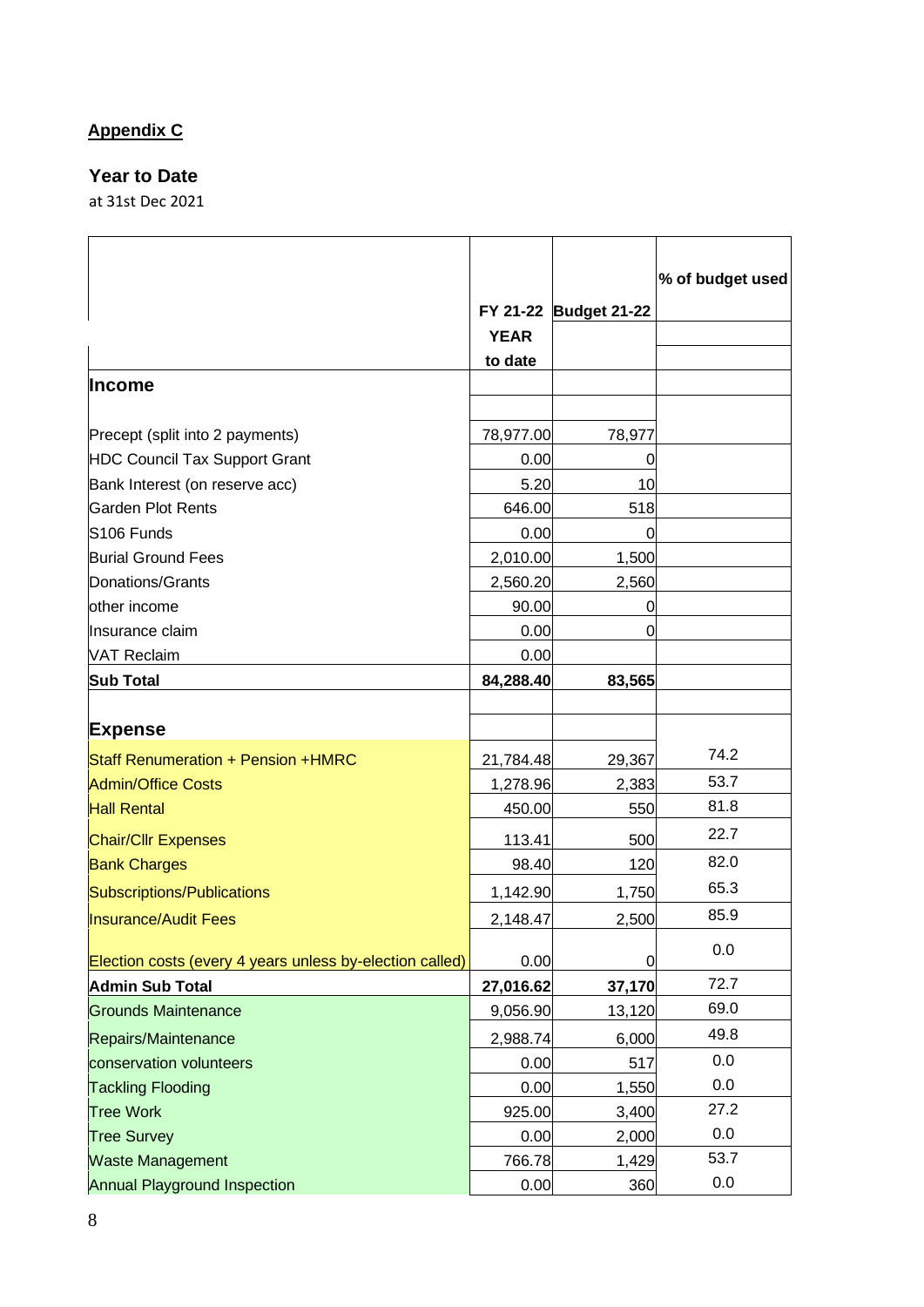| EPC projects + new equipment                 | 8,399.07  | 8,000    | 105.0 |
|----------------------------------------------|-----------|----------|-------|
| <b>Bus Shelters</b>                          | 0.00      | O        | 0.0   |
| Payback team                                 | 0.00      | 2,161    | 0.0   |
| <b>Clearing allotments</b>                   | 0.00      | 450      | 0.0   |
| <b>Emergency Plan</b>                        | 0.00      | U        | 0.0   |
| Neighbourhood Plan consultation              | 0.00      | 5,000    | 0.0   |
| OS Sub Total                                 | 22,136.49 | 43,987   | 50.3  |
| Website                                      | 286.90    | 408      | 70.3  |
| Training                                     | 45.00     | 500      | 9.0   |
| Grants                                       | 100.00    | 1,500    | 6.7   |
| Section 137 Payments/now GPC and not a limit | 0.00      | 0        | 0.0   |
| <b>VAT</b>                                   | 4,675.82  |          |       |
| <b>Sub Total</b>                             | 5,107.72  | 2,408    | 212.1 |
|                                              | 54,260.83 | 83,565   | 64.9  |
| <b>Income - Expenditure</b>                  | 30,027.57 | $\Omega$ |       |
|                                              |           |          |       |

| <b>Total Funds remaining</b>            | 133,628.93 | 103,601 |
|-----------------------------------------|------------|---------|
| Outstanding Cheques not cashed          | 0.00       |         |
| Plus Income-expenditure                 | 30,027.57  |         |
| Funds carried over from Reserve Account | 32.741.49  | 32.741  |
| Funds carried over from Current Account | 70,859.87  | 70.860  |

| <b>Earmarked Reserves</b>                                      |        |
|----------------------------------------------------------------|--------|
| 6 months running costs                                         | 24,425 |
| Project: Village Signs                                         | 12,000 |
| Project: New Play Area Cross Green                             | 30,000 |
| <b>Total Earmarked Reserves (Total Reserves-</b><br>Earmarked) | 66,425 |
| <b>Funds Remaining after Earmarked Reserves</b>                |        |